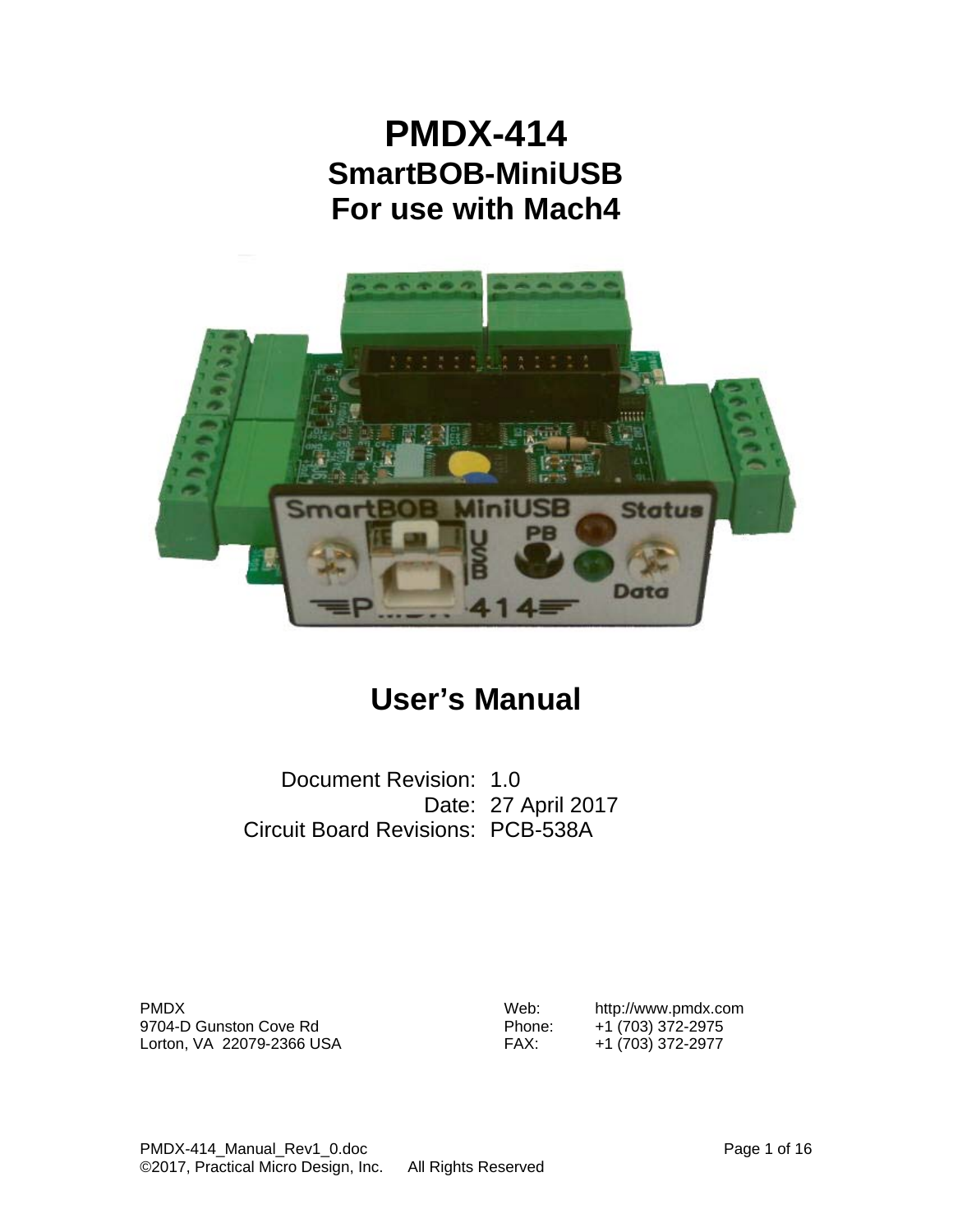# **Table of Contents**

| 1.0  |        |  |  |
|------|--------|--|--|
| 1.1  |        |  |  |
| 1.2  |        |  |  |
| 1.3  |        |  |  |
| 1.4  |        |  |  |
| 1.5  |        |  |  |
| 1.6  |        |  |  |
| 1.7  |        |  |  |
|      | 1.7.1  |  |  |
|      | 1.7.2  |  |  |
| 1.8  |        |  |  |
| 1.9  |        |  |  |
| 1.10 |        |  |  |
| 1.11 |        |  |  |
| 1.12 |        |  |  |
|      | 1.12.1 |  |  |
|      | 1.12.2 |  |  |
|      | 1.12.3 |  |  |
| 1.13 |        |  |  |
|      |        |  |  |
| 2.0  |        |  |  |
| 2.1  |        |  |  |
| 2.2  |        |  |  |
| 2.3  |        |  |  |
| 2.4  |        |  |  |
| 3.0  |        |  |  |
|      |        |  |  |
| 3.1  |        |  |  |
| 3.2  |        |  |  |
| 3.3  |        |  |  |
| 3.4  |        |  |  |
| 3.5  |        |  |  |
| 3.6  |        |  |  |
| 3.7  |        |  |  |
| 3.8  |        |  |  |
| 4.0  |        |  |  |
| 5.0  |        |  |  |
| 6.0  |        |  |  |
|      |        |  |  |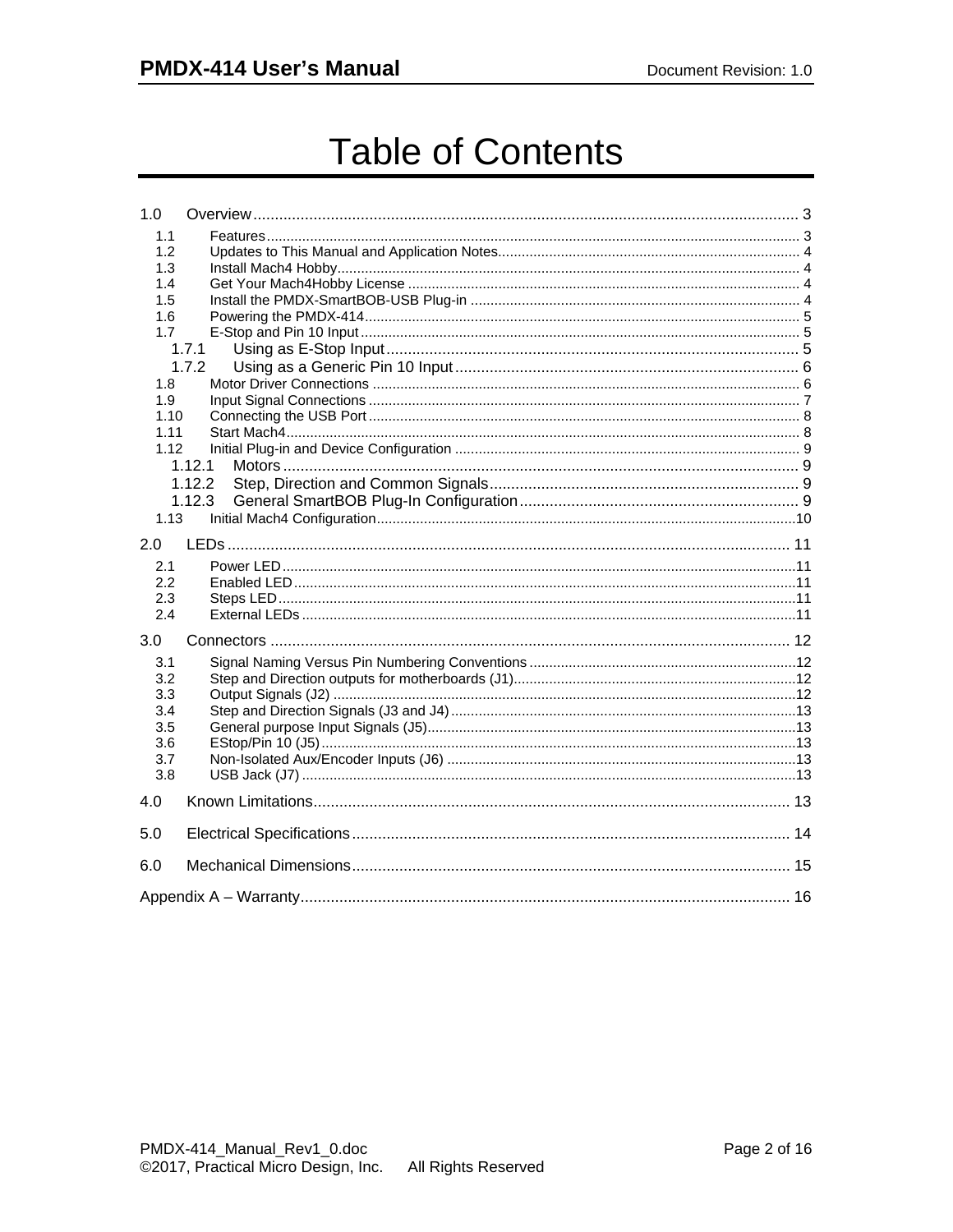# <span id="page-2-0"></span>**1.0 Overview**

The [PMDX-414](#page-0-0) is a motion control pulse engine with an integrated breakout board for connecting CNC machines to the Mach4 family of software using a USB port. In addition to this document, please also see our web forum for additional support and for announcements or new versions of the PMDX-SmartBOB Mach4 plug-in.

#### **SmartBOB Software Updates, Support and Questions**

Please visit our web forums for additional support and for announcements of new versions of the PMDX-SmartBOB Mach4 plug-in (new features, bug fixes, etc.). Our forums are also our preferred method of contact for support questions. The web address for our forums is:

[http://www.pmdx.com/PMDX-Forums](http://www.pmdx.com/PMDX-Forums/)*/*

You can create an account on the forums and request notification emails whenever we post a message on the "Announcements" forum.

You may also contact us via email or phone. While we monitor the Mach Support forums (http://www.machsupport.com/forum/), those forums are not our primary focus. [Sometimes it may take us a while to s](http://www.machsupport.com/forum/)ee and/or respond to questions posted there. For a quicker response, please use the PMDX forums.

*WARNING: DO NOT PLUG THE [PMDX-414](#page-0-0) INTO YOUR PC'S USB PORT UNTIL INSTRUCTED TO IN THE STEPS BELOW! See section [1.5](#page-3-3) for more information. This will help avoid other "helpful" software from trying to identify the [PMDX-414](#page-0-0) as some other type of USB device and installing an incorrect driver.*

> *When installing an update to the [PMDX-414](#page-0-0) plug-in, make sure the [PMDX-414](#page-0-0) is UNPLUGGED from the USB port before running the installer.*

#### <span id="page-2-1"></span>**1.1 Features**

- (1) Connectors are pluggable terminal strips with 0.150" pitch for ease of wiring and repair.
- (2) Provides real time control for smooth step pulse signals up to 100 KHz on 4 motors.
- (3) Powered from the USB port. Can provide +5V power to light external loads such as sensors or a PMDX-104 relay board.
- (4) There are 5 input signals, each having a built-in pull-up resistor to allow use with simple mechanical switches or NPN proximity sensors. The inputs are protected against inputs of up to 50 volts. The use of PNP proximity sensors requires an external PMDX-105 adapter.
- (5) There are 3 additional TLL inputs that can be general-purpose inputs or encoder inputs.
- (6) There are four 5 volt logic level outputs that can provide up to 24 mA of drive current. These signals can be used to drive solid state relays or the PMDX-104 relay board.
- (7) All outputs are turned off in the event of loss of communication from the host, or if the Emergency Stop input is activated, or Mach4 is set to "Disabled".
- (8) An on board "Enabled" LED is provided to indicate that the unit is ready to run the machine.
- (9) An on board LED for "Steps" is provided to indicate that motion is in process.
- (10) The board comes with a dress panel for ease of installation and a clean look when directly mounting through a panel.
- (11) A low cost companion PMDX-407 spindle speed control interface is available.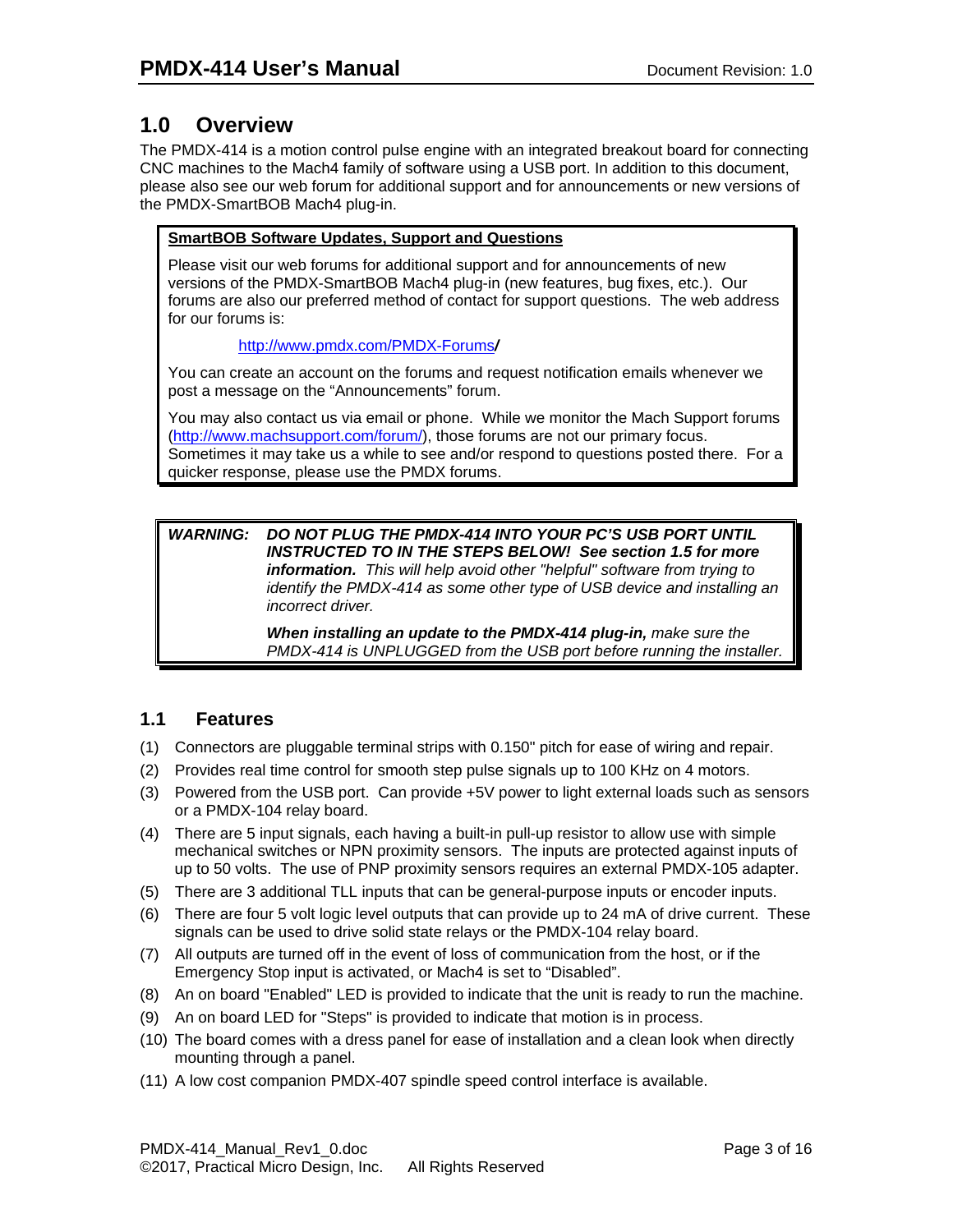#### **1.2 Updates to This Manual and Application Notes**

Please see the PMDX web site for updates to this manual:

<span id="page-3-0"></span>[http://www.pmdx.com/PMDX-414](http://www.pmdx.com/PMDX-416)

#### <span id="page-3-1"></span>**1.3 Install Mach4 Hobby**

(1) Download the latest Mach4Hobby installer and save it. You can download it from here: <http://www.machsupport.com/software/downloads-updates/> or PMDX maintains an archive of Mach4 releases here: [http://www.pmdx.com/Downloads\\_Mach4/Mach4\\_Hobby\\_Releases/](http://www.pmdx.com/Downloads_Mach4/Mach4_Hobby_Releases/)

Run the installer by double-clicking on the file.

- (2) Check on the 'I agree" box to accept the license terms and then click on "Next"
- (3) We recommend that you install Mach4Hobby into the default "C:\Mach4Hobby" directory, so click on "Install" to accept the default directory and install Mach4Hobby. If you wish to install Mach4Hobby into a different directory either type the directory name into the "Destination Folder" box, or click on the "Browse" button to search for the directory, then click on "Install".

**NOTE:** Some people have had issues installing and running Mach4Hobby from Windows accounts that do not have "Administrator" privileges. If you have problems with Mach4Hobby and your account does not have administrator privileges, un-install Mach4Hobby then try running the installer by right-clicking on the file and selecting "Run as…", then select the Administrator account from the following dialog.

#### <span id="page-3-2"></span>**1.4 Get Your Mach4Hobby License**

If you purchased your Mach4Hobby license from PMDX, then you should receive an email with a coupon code and instructions on how to get your license file from the MachSupport web site and install it. A description of the steps are also given here:

<http://www.pmdx.com/Mach4-license>

If you purchased your license from someone else, contact them for instructions about obtaining your license file.

#### **1.5 Install the PMDX-SmartBOB-USB Plug-in**

<span id="page-3-3"></span>*WARNING: DO NOT PLUG THE [PMDX-414](#page-0-0) INTO YOUR PC'S USB PORT UNTIL INSTRUCTED TO IN THE STEPS BELOW! This will help avoid other "helpful" software from trying to identify the [PMDX-414](#page-0-0) as some other type of USB device and installing an incorrect driver.*

> *When installing an update to the [PMDX-414](#page-0-0) plug-in, make sure the [PMDX-414](#page-0-0) is UNPLUGGED from the USB port before running the installer.*

The current version of the PMDX plug-in installer can be found here:

<http://www.pmdx.com/PMDX-SmartBOB-USB-Plug-In>

#### **Unplug the [PMDX-414](#page-0-0) (and any other SmartBOB device) and close Mach4 if you have it**

**running.** Then download and run the SmartBOB-USB plug-in installer program. If any SmartBOB device is plugged into the PC, or if Mach4 is running, the installer will prompt you to un-plug the devices and close Mach4 before installing the plug-in.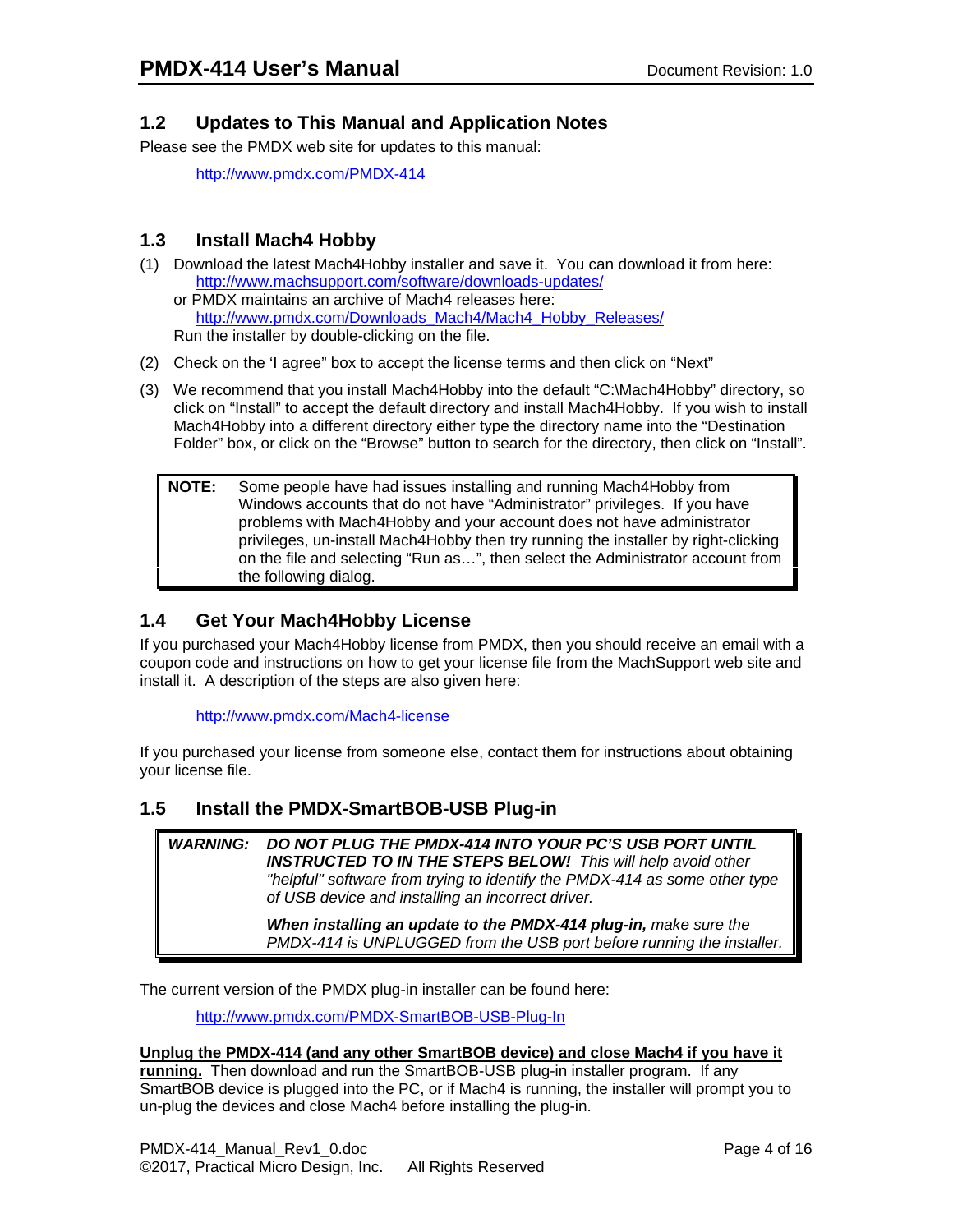#### **NOTE:** We highly recommend installing the PMDX sample Mach4 profiles during the plug-in installation process. These profiles already have the PMDX-SmartBOB-USB plug-in enabled and have the PMDX-SmartBOB-USB device selected as the motion controller.

The plug-in installer will install the needed files in the Mach4 folder of your choice. It will default to "C:\Mach4Hobby". In this case, the installer will install the plug-in and signature files in "C:\Mach4Hobby\PlugIns" and assorted other files in "C:\Mach4Hobby\PlugIns\PMDX-SmartBOB-USB" (such as the release notes, the license terms, and the un-install files).

You can run a new version of the plug-in installer without removing any existing version from your computer.

Firmware in the [PMDX-414](#page-0-0) is non-volatile and you will only be asked to download firmware if an update is needed to match the plug-in that is in use or if the firmware has become corrupted. It is not unusual for a download to be requested, even when your SmartBOB is brand new.

## <span id="page-4-0"></span>**1.6 Powering the [PMDX-414](#page-0-0)**

The [PMDX-414](#page-0-0) is powered from the USB port. No other power source is needed.

## <span id="page-4-1"></span>**1.7 E-Stop and Pin 10 Input**

The E-Stop signal on connector J5 can be used as E-Stop, or as a generic "Pin 10" input. This signal appears in Mach4 as "Pin10\_EStop" in the signal drop-down list.

**NOTE:** While Mach4 and the SmartBOB plug-in allow you to assign any of the PMDX-414's input signals to the EStop input, we **highly recommend** that if [you have an](#page-0-0) E-Stop circuit you use the "EStop/Pin 10" terminal.

## <span id="page-4-2"></span>**1.7.1 Using as E-Stop Input**

There is no dedicated E-Stop input on the [PMDX-414.](#page-0-0) The "Pin 10" input terminal is also marked as "EStop" as that is a common use for that pin, but you may assign any input signal to the EStop function in Mach4. However, we highly recommend that if you have an E-Stop circuit you use the "Pin 10/EStop" terminal. We also recommend that the E-Stop switch be a "normally closed" switch that opens on E-Stop, and that you configure the E-Stop input in Mach4 as "active high" (red X in the "ActiveLow" check box). That way, if the E-Stop wiring breaks or comes loose your machine will halt.

While it is possible to use a normally open E-Stop switch, we recommend against it because a normally open switch configuration is **not** fail-safe in the event of broken wires or loose connections.

[Figure 1 below](#page-5-2) shows a typical emergency stop circuit. This uses a double pole, single throw, normally closed switch (such as the PMDX-ESTOP-STD). You may also use a single pole double throw switch (such as the PMDX-ESTOP-MINI) wired between the common and normally closed terminals, or a single pole, single throw, normally closed switch.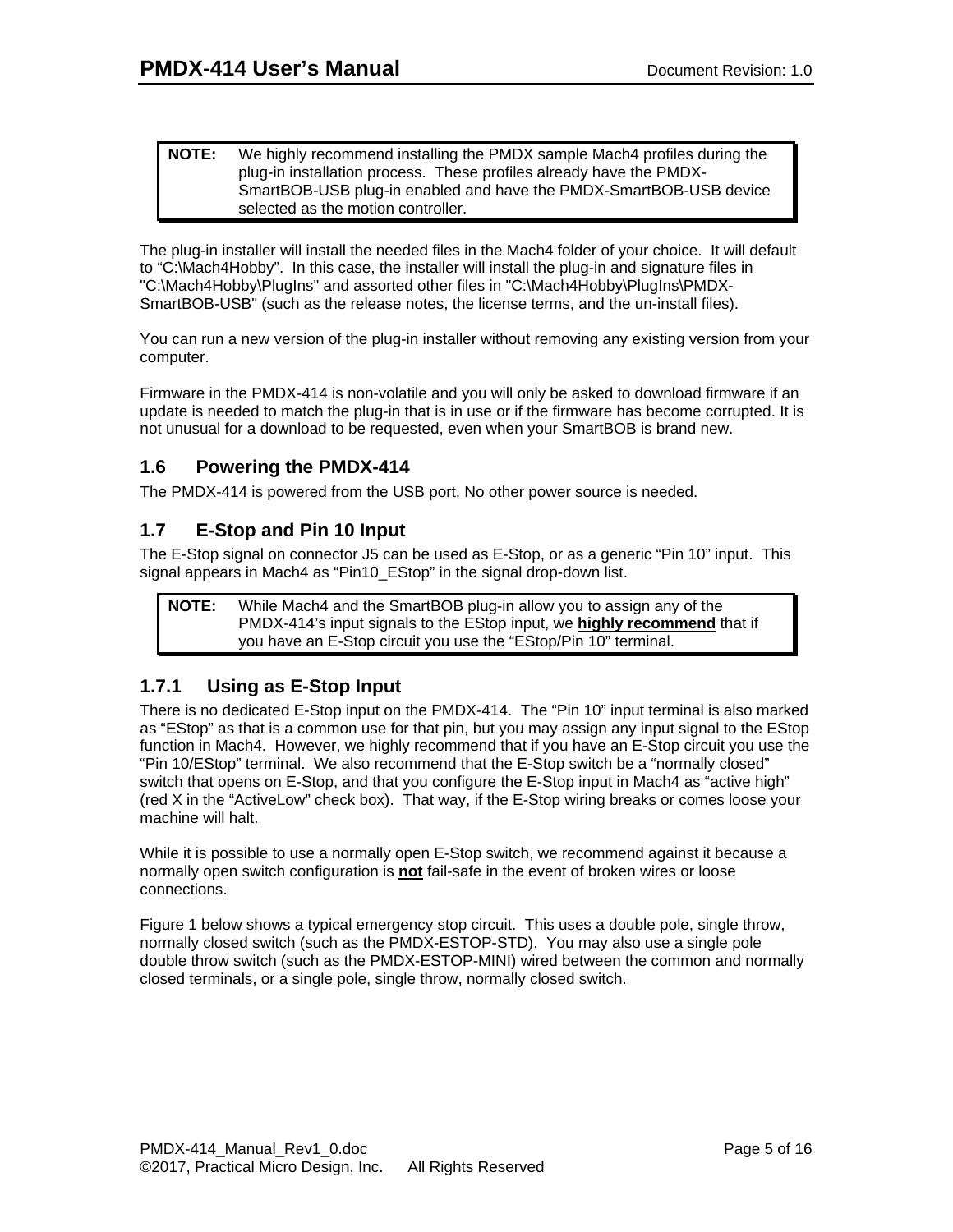<span id="page-5-2"></span>

**Figure 1 – Sample [PMDX-414](#page-0-0) E-Stop Connections**

#### <span id="page-5-0"></span>**1.7.2 Using as a Generic Pin 10 Input**

If you are going to use the "Pin 10/EStop" input as a generic input instead of an EStop input, use the "EStop/10" and "GND" terminals. When used as a general purpose input, the "EStop/Pin 10" input terminal can be connected to either a normally open or normally closed switch, or an NPNstyle sensor. And the polarity in Mach4 can be configured for either active high or active low as your application requires.

#### <span id="page-5-1"></span>**1.8 Motor Driver Connections**

[Figure 2 below](#page-5-3) shows some typical motor driver (step and direction) connections between the [PMDX-414](#page-0-0) and different types of motor drivers. The diagrams presume that the [PMDX-414](#page-0-0) is configured to have the step signals appear on the even numbered pins, which is the default setting in the "PMDX-Sample" Mach4 profile.



<span id="page-5-3"></span>**Figure 2 – Sample [PMDX-414](#page-0-0) Motor Driver Connections**

The Leadshine/Keling example [above](#page-5-3) shows the "common ground" style of connections. PMDX recommends this connection style for Keling and Leadshine style motor drivers even though the user's manuals for the Keling and Leadshine style drivers usually show the step and direction connections with +5V wired to the "Pul+" and "Dir+" terminals, and the step and direction signals connected to the "Pul-" and "Dir-"terminals. Their wiring configuration (with +5V common) **may** be used with the [PMDX-414.](#page-0-0) To do so you will have to change the "Step/Dir Common" setting to "+5V" in the plug-in configuration's "Motor Config" tab, and you will also (probably) need to change the step signal polarity to "active low" instead of the default "active high". Both of these settings are available in the SmartBOB configuration dialog on the "Motor Config" tab.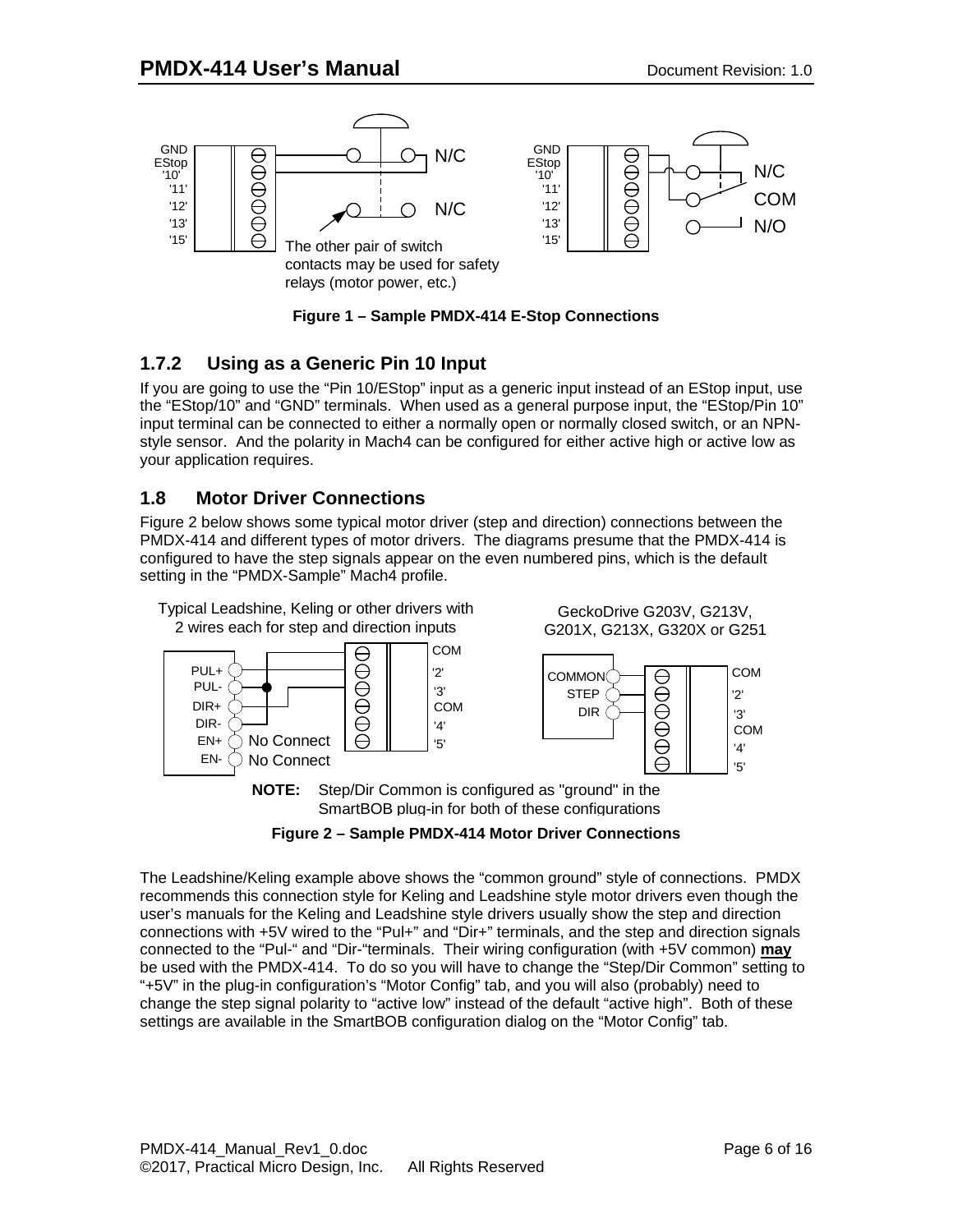#### <span id="page-6-0"></span>**1.9 Input Signal Connections**

[Figure 3 below](#page-6-1) shows some typical connections for mechanical switches. These can be used for limit or home switches. Note that it is not necessary to "gang" multiple switches onto a single input unless you have more inputs than are available on the [PMDX-414](#page-0-0) (5 including the EStop input, if used – which we **HIGHLY** recommend).



<span id="page-6-1"></span>**Figure 3 – Sample [PMDX-414](#page-0-0) Mechanical Switch Input Connections**

[Figure 4 below](#page-6-2) shows some typical connections for NPN-style sensors (proximity switches, etc.). If your sensors can be powered from a +5V power supply, it **may** be possible to power them from the [PMDX-414's](#page-0-0) +5V supply output on connector J6. In order to do so, the total current draw from the "+5out" terminal on J6 must be less than the maximum current specified in section [5.0,](#page-13-0) *[Electrical Specifications](#page-13-0)*. If your sensors require more current than the [PMDX-414](#page-0-0) can supply, or if your sensors require greater than a +5V supply then you will need an external power supply as shown in the figure.



<span id="page-6-2"></span>**Figure 4 – Sample [PMDX-414](#page-0-0) NPN-Style Sensor Input Connections**

If you wish to use PNP-style sensors with the [PMDX-414,](#page-0-0) you must use a PMDX-105 between the [PMDX-414](#page-0-0) and the sensors. The [PMDX-414](#page-0-0) will not work with PNP style sensors directly.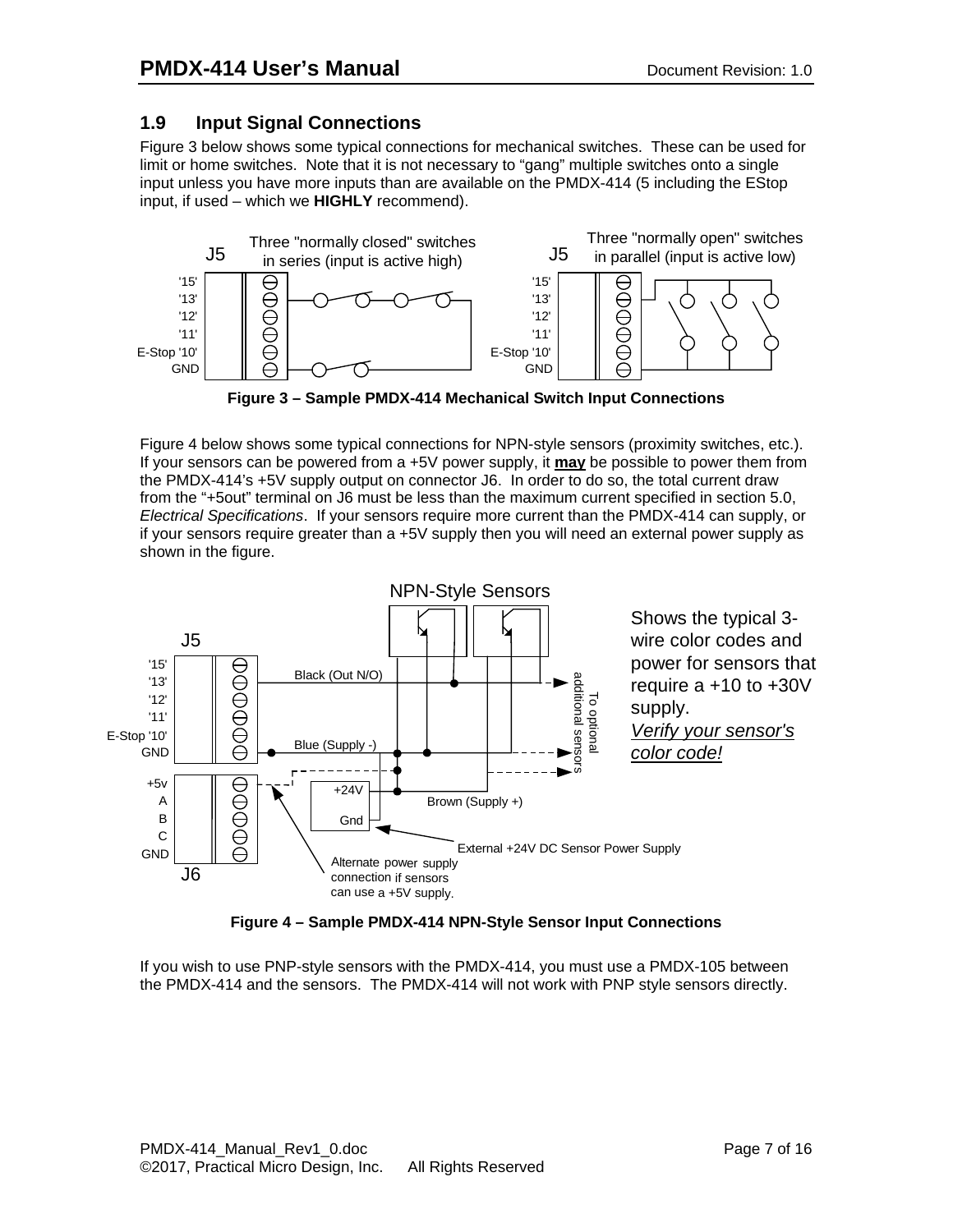#### **1.10 Connecting the USB Port**

#### <span id="page-7-0"></span>*WARNING: You MUST install the PMDX SmartBOB Plug-in as described in section [1.5](#page-3-3) BEFORE connecting the [PMDX-414](#page-0-0) to the PC's USB Port.*

Plug a USB cable into the [PMDX-414](#page-0-0) and into your PC. You may see a couple of messages in the lower right corner of your PC monitor telling you that Windows has found a new device and (hopefully) that it is ready to use. If you have previously used any SmartBOB-USB device on this PC, you may not see those messages.

On power-up the [PMDX-414](#page-0-0) goes through an "LED test" cycle. You should see all of the LEDs turn on for about 1 second and then turn off. Then the "Power" LED should remain on, the red external LED should be on and the green external LED underneath the red LED should be flashing one short flash every 2 seconds. If you do not see this, double-check your USB connection and then contact PMDX support. See section [2.0](#page-10-0) for more information about the meaning of the red and green LEDs and possible flash patterns.

#### **1.11 Start Mach4**

<span id="page-7-1"></span>**NOTE:** If this is the first time you have plugged the [PMDX-414](#page-0-0) into the PC's USB port, wait at least 30 seconds before trying to start Mach4. It can take some computers and some version of Windows this long to finish identifying the device and running the appropriate drivers. If you have plugged the PMDX-414 into the PC before, we still recommend waiting 10 to 15 seconds after p[lugging in th](#page-0-0)e USB cable before starting Mach4.

Start Mach4 by clicking on the "Mach4 Hobby Loader" icon on your desktop. When the "Select a Profile" dialog appears, **make a copy of the PMDX sample profile**. Making a copy of the sample profile will guarantee that future PMDX-SmartBOB-USB plug-in installs will not overwrite your profile.

To make a copy of the sample profile:

- (1) Select the "PMDX-Sample" profile
- (2) Then click on the "Copy Profile" button.
- (3) Enter a name for the new profile. Our examples below use the name "PMDXMill", but call it something meaningful to you. You can leave the "Screen Set" line empty. Then click on "OK" to create the new profile.
- (4) You will be taken back to the "Select a Profile" window, with the new profile name highlighted/selected. Click on "OK" to start Mach4 with that new profile.

You should see the red external LED turn off (presuming that the E-Stop input is satisfied), and the green external LED should now be flashing on for one second and off for one second.

If this is the first time you've run Mach4 with the SmartBOB device since you have installed/updated the plug-in, you may see the "PMDX-SmartBOB-USB Firmware Update" window appear. If so, that means that the plug-in needs to load a new (or different) version of firmware into the [PMDX-414.](#page-0-0) Click on the "Download" button to update the firmware. When done you may need to exit Mach4 and re-start it. The plug-in will tell you if you need to do this.

If you see pop-up messages saying that the plug-in could not find the SmartBOB device, see the FAQ section in the PMDX support forums here:

<http://www.pmdx.com/PMDX-Forums/>

and click on the "SmartBOB-USB controllers and dedicated accessories" category. Or you can contact PMDX support for help.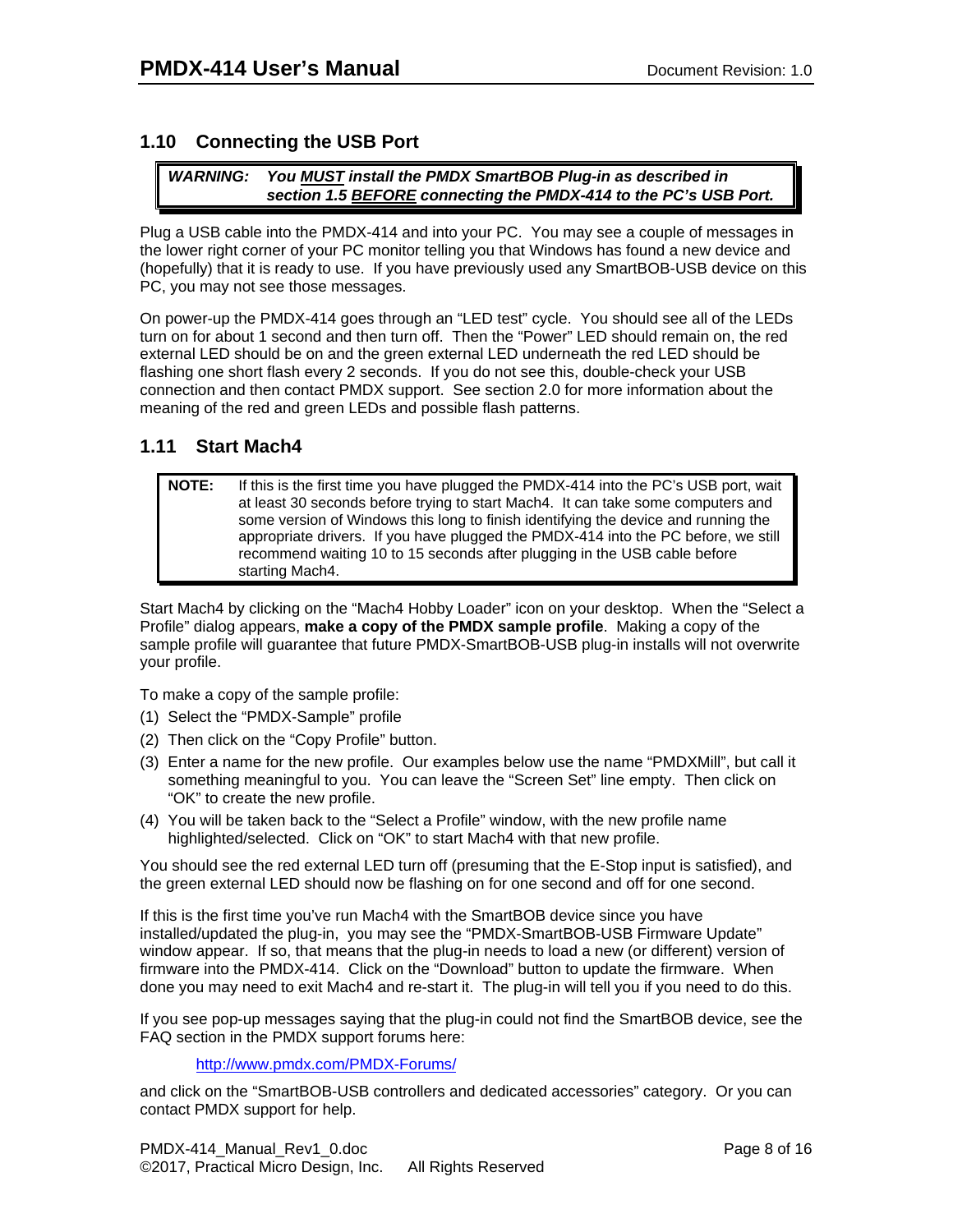#### <span id="page-8-0"></span>**1.12 Initial Plug-in and Device Configuration**

Once Mach4 is running and the plug-in is communicating with the [PMDX-414,](#page-0-0) review the plug-in specific configuration items to see if you need to change any of them. To open the plug-in configuration dialog, first make sure that Mach4 is disabled. Then go to the Mach4 "Configure" menu and select "Plug-ins..." and then click on the "PMDX-SmartBOB-USB" line.

#### <span id="page-8-1"></span>**1.12.1 Motors**

The [PMDX-414](#page-0-0) supports up to 4 motors, referred to as Motor0, Motor1, Motor2 and Motor3. The assignment of motors to axes is done in Mach4 and any axis can be assigned to any motor, or for tandem axes, any combination of motors.

#### <span id="page-8-2"></span>**1.12.2 Step, Direction and Common Signals**

The Step and Direction signals appear on the parallel port pins 2 through 9. The plug-in can be configured to have all of the step signals on the even pins (2, 4, 6 and 8) and direction signals on the odd pins (3, 5, 7 and 9), or all of the step signals on the odd pins and direction signals on the even pins. No other assignments of the step and direction pins is supported. The step and direction signals are available on the ribbon cable header (J1) as well as the screw terminal connectors (J3 and J4). The ribbon header (J1) follows the standard ribbon header to DB25 pinout, and is typically used to connect the [PMDX-414](#page-0-0) to PMDX stepper driver motherboards.

The PMDX-133 and PMDX-134 boards require that the Step signals be on the Odd numbered pins, and the Dir signals be on the Even numbered pins. Newer PMDX motherboards and drivers use the Step signals on the Even numbered pins.

The step and direction "common" signal that is available on the screw terminal connectors (J3 and J4) can be configured for either "ground" or "+5V" as required by your motor drivers (see section [1.12.3\)](#page-8-3). All motors must use the same common selection. It is not configurable on a motor-by-motor basis. When using the ribbon header to an external break-out board or motherboard (for example, a PMDX-134 or PMDX-340), ground is used as the step and direction common.

## <span id="page-8-3"></span>**1.12.3 General SmartBOB Plug-In Configuration**

To display the SmartBOB plug-in configuration dialog, go to the Mach4 "Configure" menu and select "Plugins..." then click on the "PMDX SmartBOBUSB" item. In older versions of Mach4 (versions 4.2.0.2872 and earlier), selecting "Plugins..." will bring up the plug-ins dialog and you then need to click on the "Configure" button on the "PMDX SmartBOBUSB" line.

There are several tabs in the plug-in configuration dialog (note that these settings may change in future versions of the plug-in as features are added). The features available on each tab are described in the table below.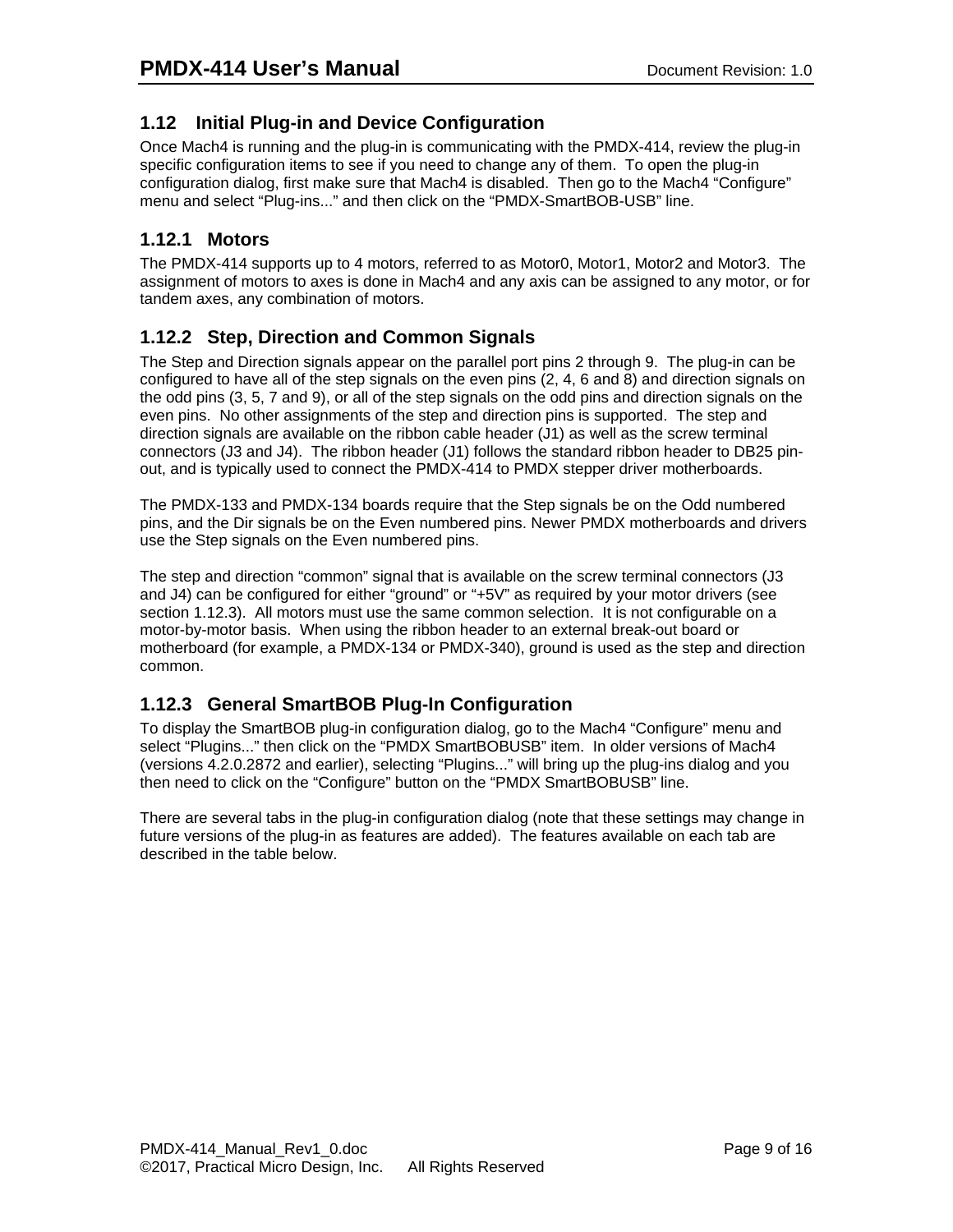| <b>Tab Name</b>       | <b>Description</b>                                                              |
|-----------------------|---------------------------------------------------------------------------------|
| Device Info           | This tab shows the current Mach4, plug-in and device firmware versions, and     |
|                       | has buttons to update the firmware and to display the real-time input/output    |
|                       | signal status window (which is used for signal testing)                         |
| Motor Config          | This tab allows you to change the following:                                    |
|                       | Step and direction pin-out - Assign the step signals to even or odd pins        |
|                       | Step and Direction Common - The "COM" terminal on connectors J3 and<br>٠        |
|                       | J4 is programmable to be either ground or +5V. This setting depends on          |
|                       | the motor drivers and wiring configuration that you are using.                  |
|                       | Step Pulse Width                                                                |
|                       | <b>Step Pulse Polarity</b>                                                      |
|                       | Dir Polarity                                                                    |
| <b>Feature Config</b> | Configure the "charge pump" and enable/disable support for PMDX-126's           |
|                       | "Expanded Inputs" mode.                                                         |
| <b>Encoder Config</b> | The PMDX-414 supports various types of encoders. Configure the encoder          |
|                       | interface here.                                                                 |
| Spindle Config        | The PMDX-414 can generate a PWM signal for controlling spindle speed. This      |
|                       | signal can appear on some (but not all) of the PMDX-414 output signals. If you  |
|                       | have a spindle speed controller such as the PMDX-407, configure the PWM         |
|                       | output signal and other parameters here. You can also configure the method      |
|                       | used to measure spindle speed.                                                  |
| Performance           | Only change settings here if instructed to by PMDX support. If in doubt restore |
| Settings              | the default settings by clicking on each of the "Set to Default" buttons.       |
| Debug                 | Only change settings here if instructed to by PMDX support. If in doubt restore |
|                       | the default settings by clicking on the "Restore Default Settings" button.      |

**Table 1- SmartBOB Plug-In Configuration Dialog Tabs**

## <span id="page-9-0"></span>**1.13 Initial Mach4 Configuration**

Now go through the standard Mach4 configuration dialog to configure you motor-to-axis mapping, homing, input signals and output signals. Go to the Mach4 "Configure" menu and select "Mach..." to view the general Mach4 configuration dialog. Please refer to the Mach4 documentation for more information on the configuration fields. **The "***Mach4 CNC Controller config.pdf***" document is available in the "Docs" directory in your Mach4 install directory (for example, C:\Mach4Hobby\Docs).**

In general, you will need to configure the following items

- (1) **MOTOR TUNING PARAMETERS** The "Motors" tab is where you enter the motor tuning parameters, including "steps per unit" (i.e. steps per inch, or steps per mm), maximum acceleration and maximum velocity. In order to be able to edit the parameters for a motor, it must be enabled and be selected (highlighted) before the edit fields are active.
- (2) **AXIS MAPPING** The "Axis Mapping" tab is where you map motors to Mach4 axes.
- (3) **HOMING AND SOFT LIMITS** This tab is where you configure the homing parameters and soft limits (if used). **WARNING:** Be aware when entering soft limit information that the soft limit "Max" setting is listed first, and the "Min" setting is listed second. This is not necessarily intuitive and

entering the min value in the "Max" column and vice versa will **NOT** generate any error or warning messages from Mach4 but may cause erratic behavior, including under certain circumstances having the axis jog in the opposite direction from what is commanded.

- (4) **INPUT SIGNALS** This tab is where you map the [PMDX-414'](#page-0-0)s input signals to various Mach4 input functions.
- (5) **OUTPUT SIGNALS** This tab is where you map the [PMDX-414'](#page-0-0)s output signals to various Mach4 output functions.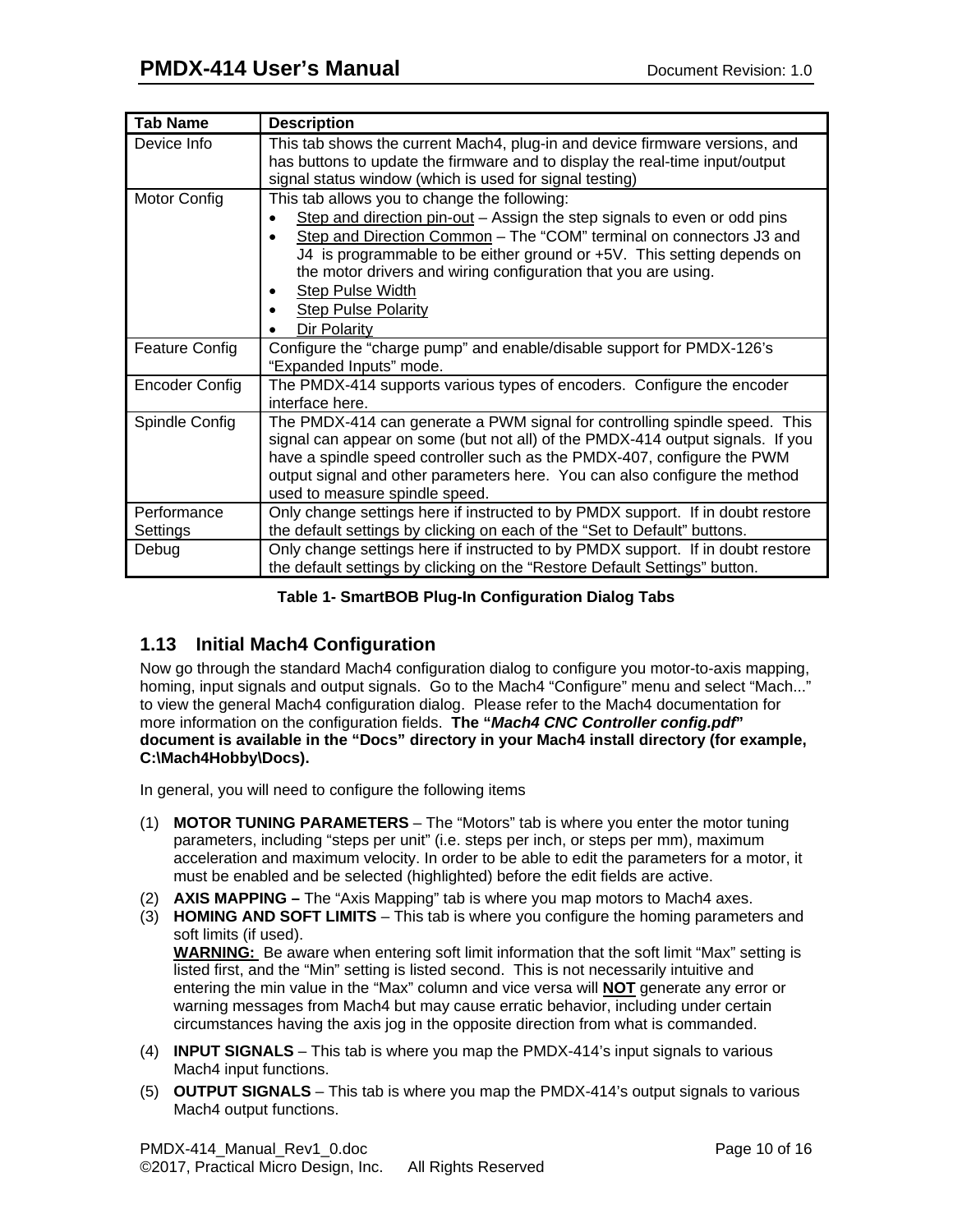## <span id="page-10-0"></span>**2.0 LEDs**



**Figure 5 – [PMDX-414](#page-0-0) LED Locations**

## <span id="page-10-1"></span>**2.1 Power LED**

The "Power" LED glows when power is applied to the board via the USB cable.

## <span id="page-10-2"></span>**2.2 Enabled LED**

The "Enabled" LED glows when the outputs are enabled. It will be activated when the USB communications are normal, there is no E-Stop condition, and Mach4 is in the "Enabled" state.

## <span id="page-10-3"></span>**2.3 Steps LED**

The "Steps" LED will flicker while step pulses are being generated for motion.

#### <span id="page-10-4"></span>**2.4 External LEDs**

This combined red and green LED stack at the edge of the board indicates the status of the communications and control process. These are software defined LEDs and specifics of their meaning is documented in the plug-in description. Currently these LEDs are defined as:

- Red glows when the bootloader is running, when there is no communication from Mach4 and the SmartBOB plug-in, or when E-Stop is active. Flashes to indicate several error conditions including corrupted firmware.
- Green flashes quickly while the board is waiting for, or while downloading firmware
	- flashes slowly (approximately 1 per second) while running normally
		- Other flash codes are likely to be added in future firmware releases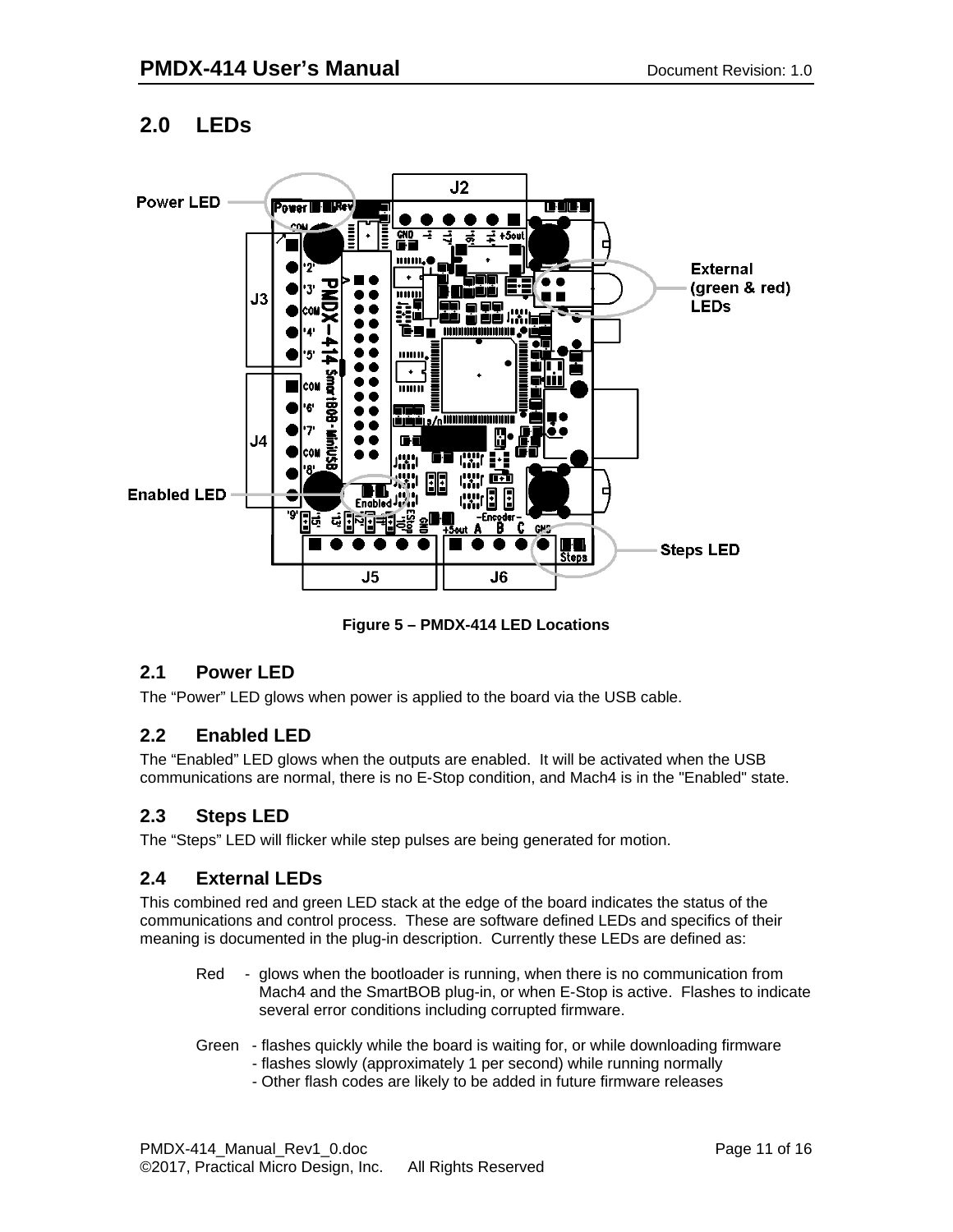## <span id="page-11-0"></span>**3.0 Connectors**



**Figure 6 – [PMDX-414](#page-0-0) Connector Locations**

## <span id="page-11-1"></span>**3.1 Signal Naming Versus Pin Numbering Conventions**

Mach4 allows interfaces, and the plug-ins that support them, to name pins in any manner desired. The [PMDX-414](#page-0-0) uses the parallel printer port naming. This was done because people are familiar with this scheme and this board is intended essentially as a replacement for a parallel port.

#### <span id="page-11-2"></span>**3.2 Step and Direction outputs for motherboards (J1)**

This is a 26-pin ribbon header used to connect the [PMDX-414](#page-0-0) to a PMDX-133 or PMDX-134 stepper driver motherboards, a PMDX-340 or Geckodrive G540 stepper driver box, or a break-out board such as a PMDX-126. Future PMDX motor drivers may also use this connector.

**NOTE:** Do not connect signals to J5 if you connect a breakout board or a system such as a PMDX-340 or Geckodrive G540 to J1 as this would result in input signals fighting each other.

#### <span id="page-11-3"></span>**3.3 Output Signals (J2)**

The four output signals appear on J2. They are buffered 5 volt logic signals and can directly drive solid-state relays. These signals cannot be assigned as step and direction signals. Some of these signals can be used for PWM speed control. Power to operate solid-state relays (SSRs) or a PMDX-104 relay board can also be supplied through this connector.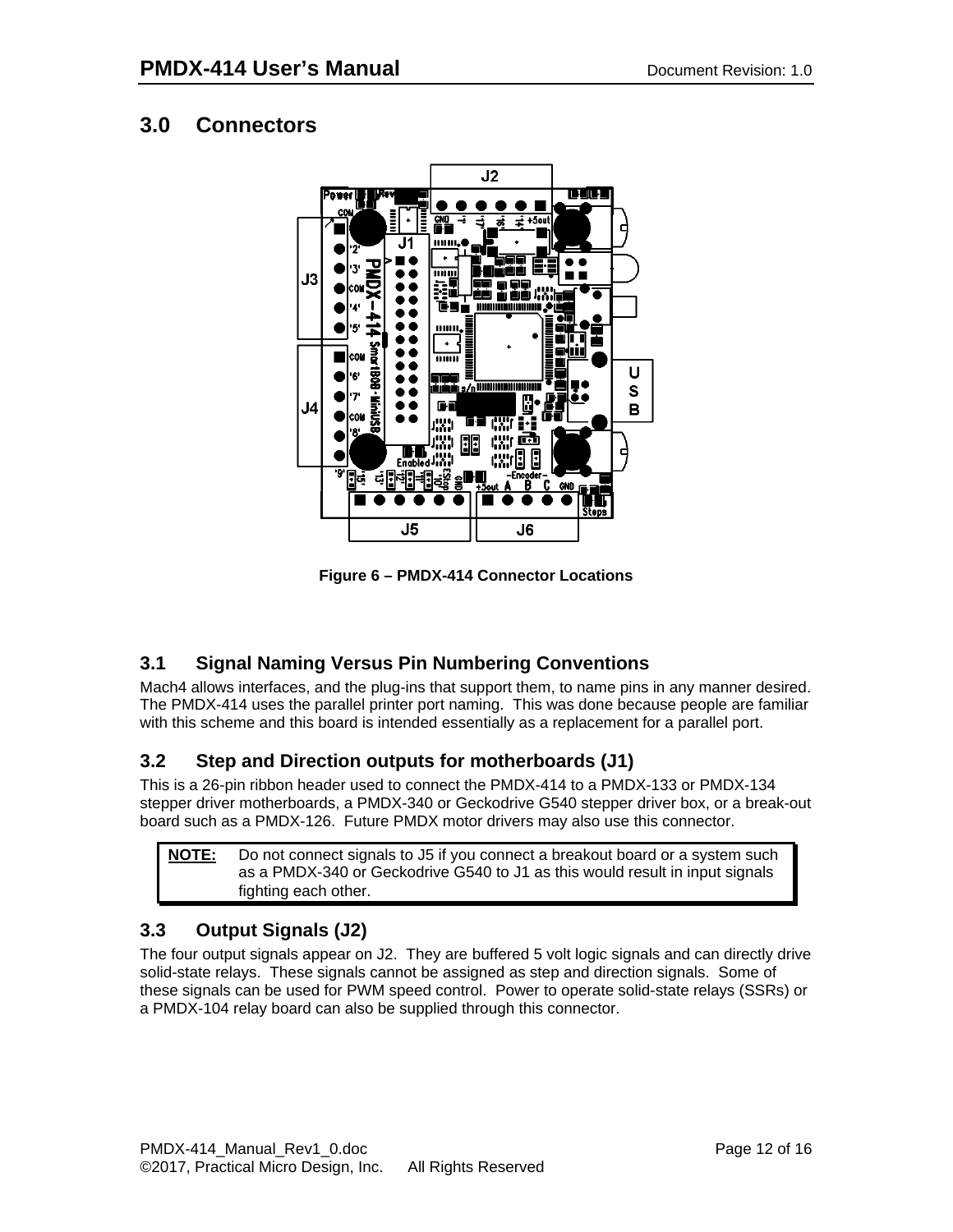## <span id="page-12-0"></span>**3.4 Step and Direction Signals (J3 and J4)**

These screw terminal blocks allow for connecting stepper motor drivers. Each block provides Step, Direction, and a Common for two motors. The SmartBOB plug-in can configure the "Common" to be either ground or +5V. All motors must use the same common selection. See sections [1.12.2](#page-8-2) and [1.12.3](#page-8-3) for more information.

Assignment of motors to axes is done in the main Mach4 configuration dialog and the motor names on the connector blocks have no predetermined connection to any axis.

## <span id="page-12-1"></span>**3.5 General purpose Input Signals (J5)**

J5 provides 4 non-isolated digital input signals. These inputs have built-in pull-up resistors to an isolated +5V supply and can be activated by a mechanical switch connection to the isolated ground, driven by the output of an NPN sensor, or they can be driven by a 5 volt logic signal (referenced to ground). The use of PNP sensors requires the use of a PMDX-105 or a similar circuit to convert the signals to pull to ground instead of 24 volts. These inputs on J5 are protected against voltages up to 50 volts DC.

#### <span id="page-12-2"></span>**3.6 EStop/Pin 10 (J5)**

The "EStop/Pin 10" input is non-isolated from the other inputs and from the USB port. See section [1.7,](#page-4-1) *[E-Stop and Pin 10 Input](#page-4-1)*, for more information on the signals on this connector.

#### <span id="page-12-3"></span>**3.7 Non-Isolated Aux/Encoder Inputs (J6)**

J7 provides 3 additional, non-isolated, TTL or 5V CMOS compatible input signals. These signals share the same ground as the USB port, and therefore the PC. These can be used as general purpose inputs, including an index or probe input, or they can be used as quadrature encoder inputs. These inputs have built-in pull-up resistors to +5V, and are protected against voltages up to 50 volts DC.

#### <span id="page-12-4"></span>**3.8 USB Jack (J7)**

J7 is a normal USB type B jack for communications with the host computer. It also supplies power to the [PMDX-414.](#page-0-0)

**NOTE:** This is not an isolated connection, and the [PMDX-414'](#page-0-0)s ground signals are connected to the ground of the USB port.

## <span id="page-12-5"></span>**4.0 Known Limitations**

See the PMDX-SmartBOB plug-in documentation for a list of known limitations. This can be viewed from the copy of the release notes installed with the plug-in. You can find it here (presuming that you installed Mach4 in the default "C:\Mach4Hobby" directory):

C:\Mach4Hobby\Plugins\PMDX-SmartBOB-USB\ReleaseNotes.html

You can also view the release notes for various plug-in versions on our web site here:

<http://www.pmdx.com/PMDX-SmartBOB-USB-Plug-In>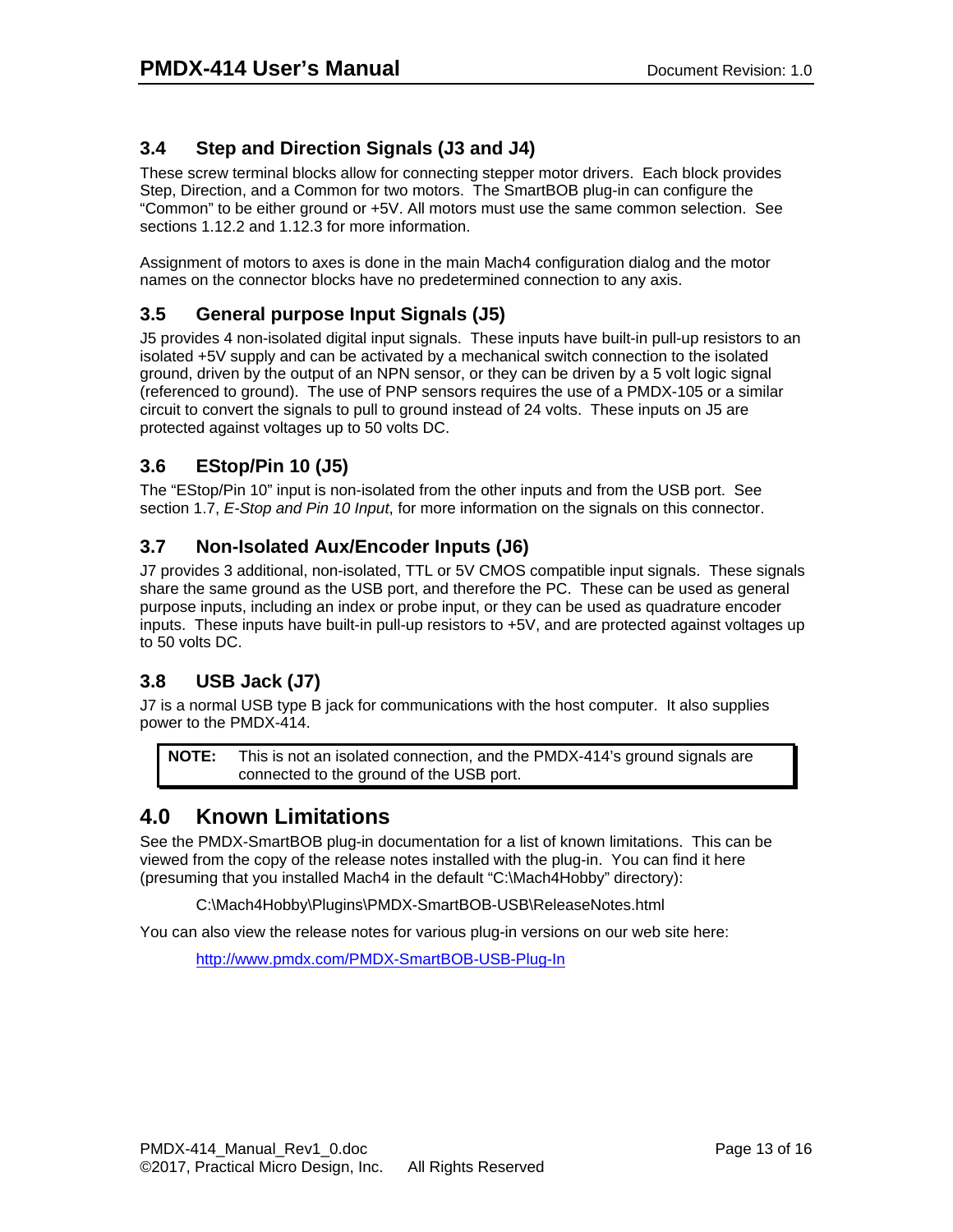# **5.0 Electrical Specifications**

Power:

<span id="page-13-0"></span>+5V DC supplied from USB port, up to 500mA maximum depending on electrical loads connected to the [PMDX-414.](#page-0-0)

Non-Isolated Inputs:

Low must be able to sink 6 mA at less than 0.8V High must be open circuit or greater than 3.0 volts

#### Outputs:

High: at least 3.8V driving a 24mA load

- Low: at most 0.8V sinking 24mA
- Maximum current: see note below

#### External Loads:

+5out: Unregulated +5V supply on connectors J2 and J6. This is sourced from the USB +5V through a power switch and is available only after the PC's USB port has notified the [PMDX-414](#page-0-0) that the USB port can provide sufficient current to the [PMDX-414.](#page-0-0) While this is nominally 5V plus or minus 5%, as per the USB specification it may be as low as 4.375V.

Maximum current: see note below

**NOTE:** Total current available to external loads from both of the "+5out" terminals on J2 and J6 plus all of the logic outputs on J2, J3 and J4 is **400 mA**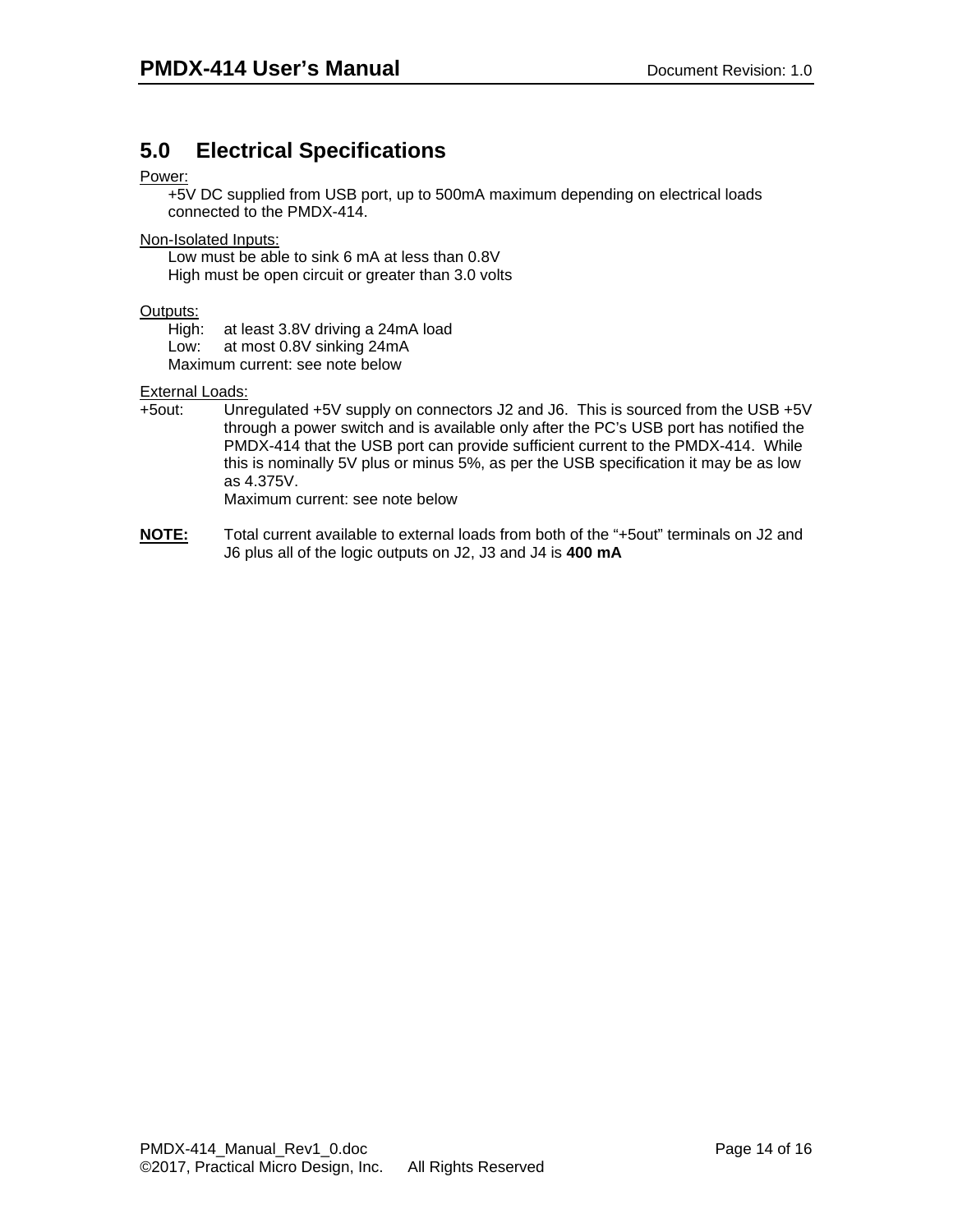# <span id="page-14-0"></span>**6.0 Mechanical Dimensions**

The [PMDX-414](#page-0-0) can be mounted on standoffs using the four holes at the corners of the circuit board, or it can be mounted directly behind a panel using the two right-angle brackets along the edge of the board with the USB jack.

Board Height: Maximum 0.500" above the PCB and 0.050" below the PCB (including connectors). PCB thickness is 0.062".



<span id="page-14-1"></span>**Figure 7 – [PMDX-414](#page-0-0) Mechanical Dimensions**

To mount the [PMDX-414](#page-0-0) on a panel, cut the panel as shown in [Figure 8 below.](#page-14-1) The [PMDX-414](#page-0-0) will mount behind the panel with the USB jack, push-button switch and red/green LEDs protruding through the opening. Mount the dress panel on the outside of your panel and attach it to the [PMDX-414](#page-0-0) using the provided #6-32 screws through the panel into the circuit board's mounting brackets.